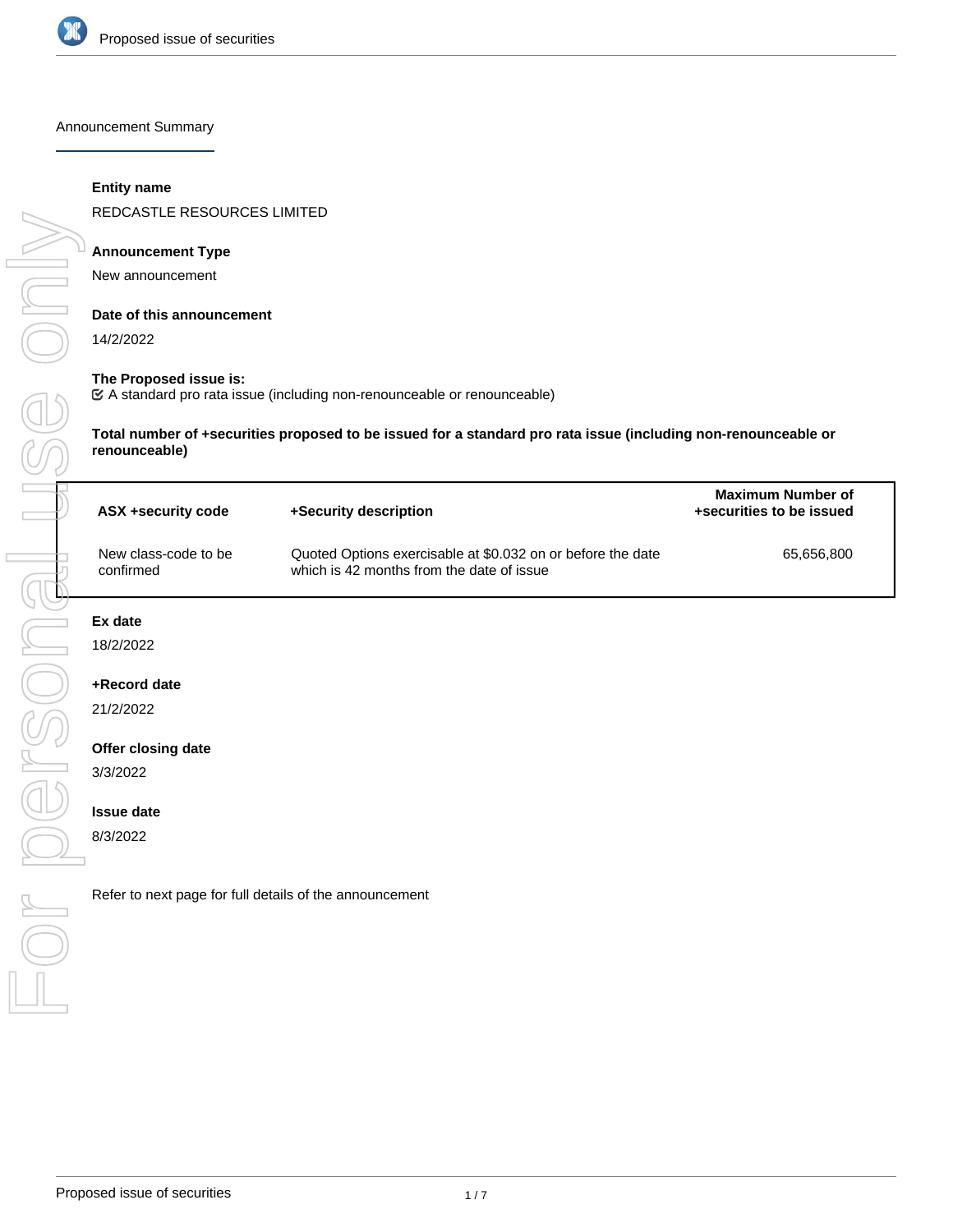

#### Part 1 - Entity and announcement details

#### **1.1 Name of +Entity**

REDCASTLE RESOURCES LIMITED

We (the entity named above) give ASX the following information about a proposed issue of +securities and, if ASX agrees to +quote any of the +securities (including any rights) on a +deferred settlement basis, we agree to the matters set out in Appendix 3B of the ASX Listing Rules.

If the +securities are being offered under a +disclosure document or +PDS and are intended to be quoted on ASX, we also apply for quotation of all of the +securities that may be issued under the +disclosure document or +PDS on the terms set out in Appendix 2A of the ASX Listing Rules (on the understanding that once the final number of +securities issued under the +disclosure document or +PDS is known, in accordance with Listing Rule 3.10.3C, we will complete and lodge with ASX an Appendix 2A online form notifying ASX of their issue and applying for their quotation).

**1.2 Registered Number Type**

**Registration Number**

57096781716

ABN

**1.3 ASX issuer code**

RC1

## **1.4 The announcement is**

New announcement

#### **1.5 Date of this announcement**

14/2/2022

#### **1.6 The Proposed issue is:**

A standard +pro rata issue (non-renounceable or renounceable)

#### **1.6a The proposed standard +pro rata issue is:**

+ Non-renounceable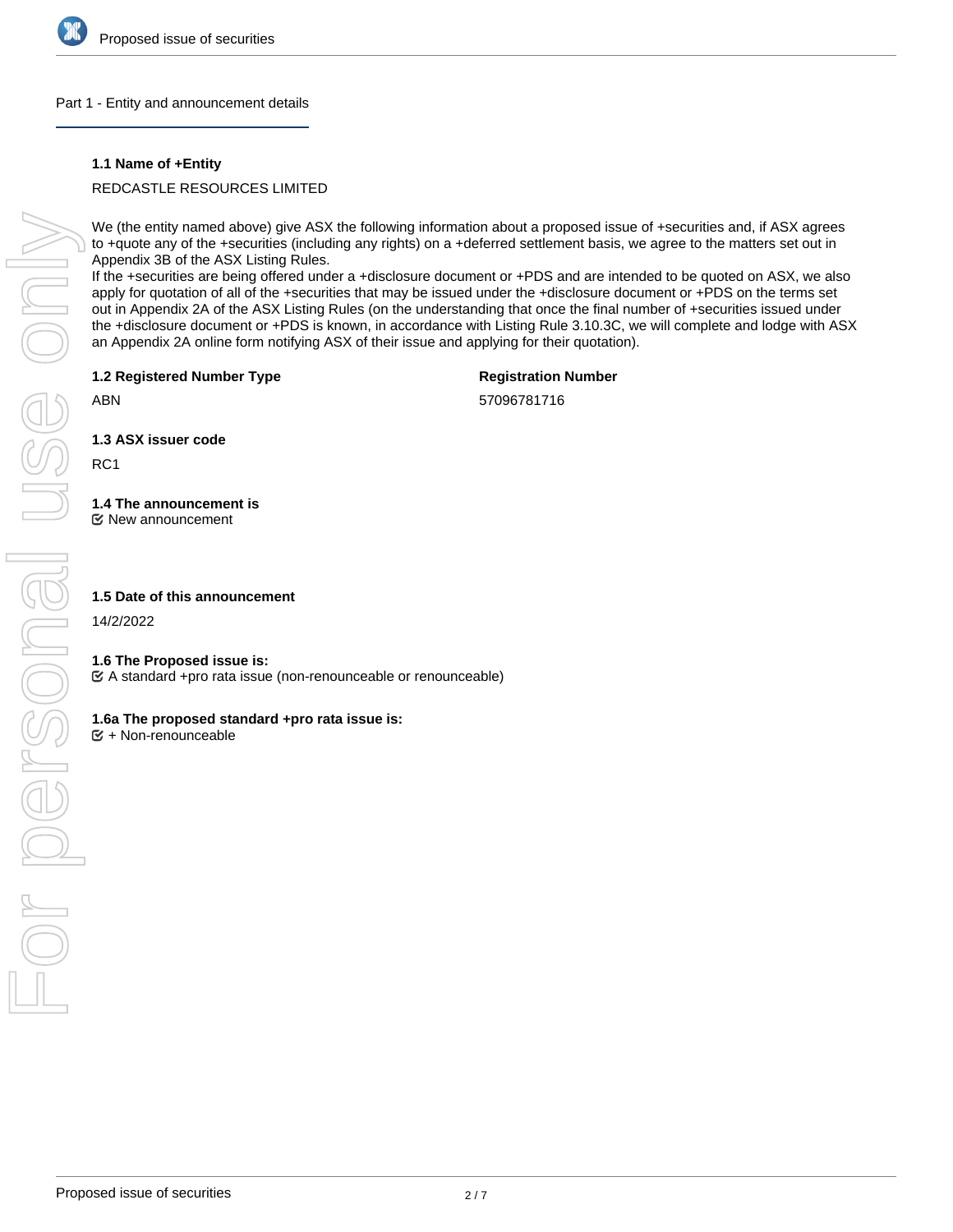

Part 3 - Details of proposed entitlement offer issue

Part 3A - Conditions

**3A.1 Do any external approvals need to be obtained or other conditions satisfied before the entitlement offer can proceed on an unconditional basis?** No

Part 3B - Offer details

**Class or classes of +securities that will participate in the proposed issue and class or classes of +securities proposed to be issued**

**ASX +security code and description**

RC1 : ORDINARY FULLY PAID

**Is the proposed security a 'New class' (+securities in a class that is not yet quoted or recorded by ASX) or an 'Existing class' (additional securities in a class that is already quoted or recorded by ASX)?** New class

**Will the proposed issue of this +security include an offer of attaching +securities?**  $\mathfrak{A}$  No  $\mathfrak{A}$  No  $\mathfrak{A}$  No  $\mathfrak{A}$ 

**If the entity has quoted company options, do the terms entitle option holders to participate on exercise?**

Details of +securities proposed to be issued

**ISIN Code (if Issuer is a foreign company and +securities are non CDIs)**

**ISIN Code for the entitlement or right to participate in a non-renounceable issue (if Issuer is foreign company and +securities are non CDIs)**

| Have you received confirmation from |
|-------------------------------------|
| ASX that the terms of the proposed  |
| +securities are appropriate and     |
| equitable under listing rule 6.1?   |
| $\propto$ No                        |

**Will the entity be seeking quotation of the 'new' class of +securities on ASX?** Yes

| ASX +security code             | +Security description                                                          |  |
|--------------------------------|--------------------------------------------------------------------------------|--|
| New class-code to be confirmed | Quoted Options exercisable at \$0.032 on or before the date which is 42 months |  |
|                                | from the date of issue                                                         |  |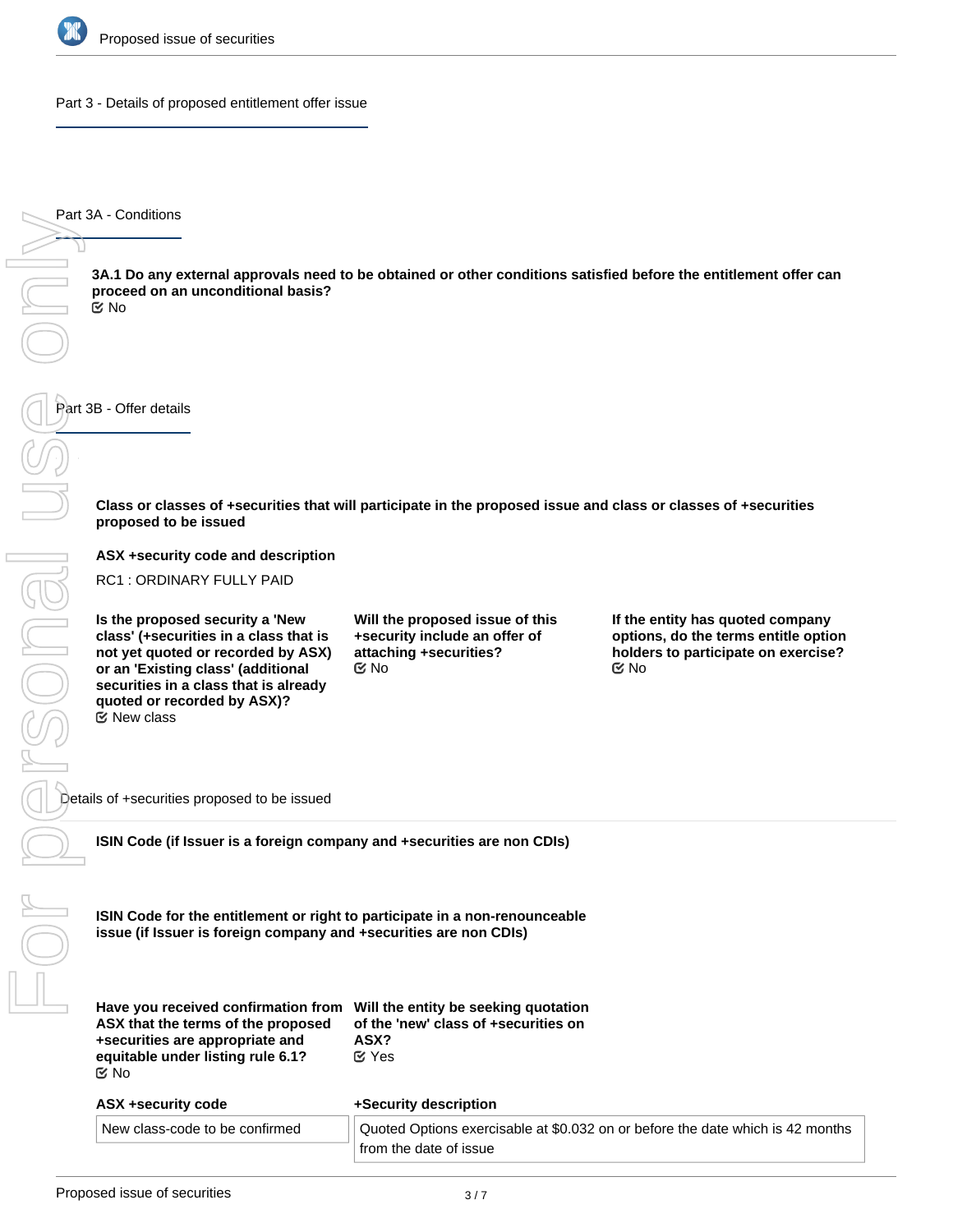

#### **+Security type**

**Options** 

**Offer ratio (ratio to existing holdings at which the proposed +securities will be issued)**

| The quantity of additional +securities For a given quantity of +securities<br>to be issued                                                | held                                                                                     |
|-------------------------------------------------------------------------------------------------------------------------------------------|------------------------------------------------------------------------------------------|
| 1                                                                                                                                         | 5                                                                                        |
| What will be done with fractional<br>entitlements?                                                                                        | Maximum number of +securities<br>proposed to be issued (subject to<br>rounding)          |
| Fractions rounded up to the next<br>whole number                                                                                          | 65,656,800                                                                               |
| Offer price details for retail security holders                                                                                           |                                                                                          |
| In what currency will the offer be<br>made?                                                                                               | What is the offer price per +security<br>for the retail offer?                           |
| AUD - Australian Dollar                                                                                                                   | AUD 0.00100                                                                              |
| <b>Oversubscription &amp; Scale back details</b>                                                                                          |                                                                                          |
|                                                                                                                                           |                                                                                          |
| Will individual +security holders be permitted to apply for more than their<br>entitlement (i.e. to over-subscribe)?<br>$\mathfrak{C}$ No |                                                                                          |
| Will a scale back be applied if the offer is over-subscribed?<br>$\alpha$ Yes                                                             |                                                                                          |
| Describe the scale back arrangements                                                                                                      |                                                                                          |
|                                                                                                                                           | Any scale back will be at the Directors discretion in consultation with the Lead Manager |
| Will all the +securities issued in this class rank equally in all respects from<br>their issue date?<br>Mo No                             |                                                                                          |
| If some of the issued +securities do not rank equally                                                                                     |                                                                                          |
| Is the actual date from which the +securities will rank equally (non-ranking<br>end date) known?<br>Mo No                                 |                                                                                          |

**Provide the estimated non-ranking end period**

8 September 2025 (expiry date of options)

**Please state the extent to which the +securities do not rank equally:**

- **In relation to the next dividend, distribution or interest payment; or**
- **For any other reason**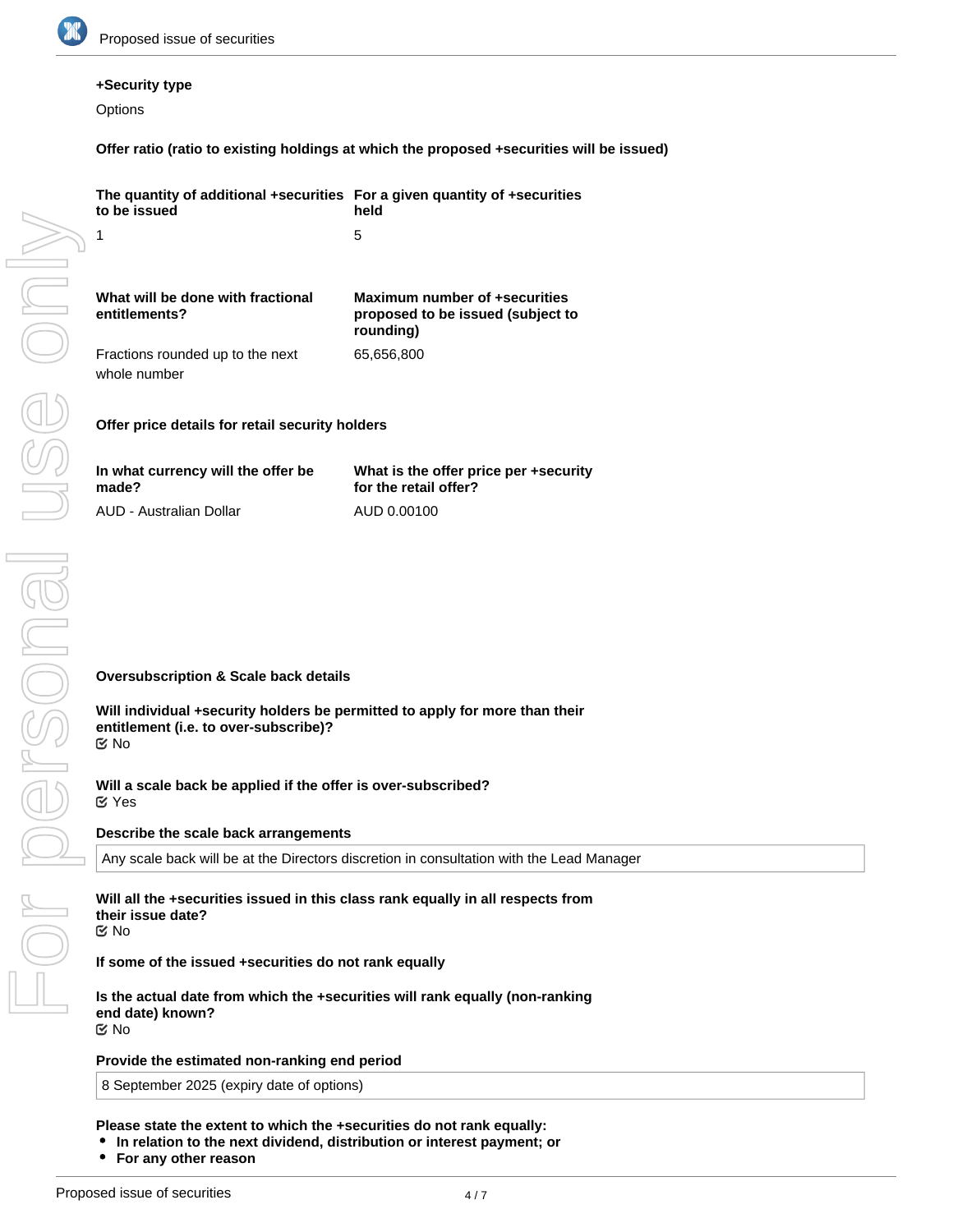

Upon exercise and conversion of the options into ordinary shares, the securities will rank equally with the existing class of ordinary shares on issue

#### Options details

|                                                                                                      | +Security currency                                                                                         | <b>Exercise price</b>                                                           | <b>Expiry date</b>                                                                                         |  |  |
|------------------------------------------------------------------------------------------------------|------------------------------------------------------------------------------------------------------------|---------------------------------------------------------------------------------|------------------------------------------------------------------------------------------------------------|--|--|
|                                                                                                      | AUD - Australian Dollar                                                                                    | AUD 0.0320                                                                      | 8/9/2025                                                                                                   |  |  |
|                                                                                                      |                                                                                                            | Details of the type of +security that will be issued if the option is exercised |                                                                                                            |  |  |
|                                                                                                      | RC1: ORDINARY FULLY PAID                                                                                   |                                                                                 |                                                                                                            |  |  |
|                                                                                                      |                                                                                                            |                                                                                 |                                                                                                            |  |  |
| Number of securities that will be issued if the option is exercised<br>One fully paid ordinary share |                                                                                                            |                                                                                 |                                                                                                            |  |  |
|                                                                                                      | Please provide a URL link for a document lodged with ASX setting out the material terms of the +securities |                                                                                 |                                                                                                            |  |  |
| proposed to be issued or provide the information by separate announcement.                           |                                                                                                            |                                                                                 |                                                                                                            |  |  |
|                                                                                                      |                                                                                                            |                                                                                 | The Terms and Conditions of the options are included in the Prospectus lodged with ASX on 14 February 2022 |  |  |
|                                                                                                      |                                                                                                            |                                                                                 |                                                                                                            |  |  |
|                                                                                                      |                                                                                                            |                                                                                 |                                                                                                            |  |  |
|                                                                                                      | 3C.1 +Record date<br>21/2/2022<br>3C.2 Ex date<br>18/2/2022                                                |                                                                                 |                                                                                                            |  |  |
|                                                                                                      | 3C.4 Record date                                                                                           |                                                                                 |                                                                                                            |  |  |
|                                                                                                      | 21/2/2022                                                                                                  |                                                                                 |                                                                                                            |  |  |
|                                                                                                      |                                                                                                            |                                                                                 |                                                                                                            |  |  |
|                                                                                                      |                                                                                                            | 3C.5 Date on which offer documents will be sent to +security holders            |                                                                                                            |  |  |
|                                                                                                      | entitled to participate in the +pro rata issue                                                             |                                                                                 |                                                                                                            |  |  |
|                                                                                                      | 22/2/2022                                                                                                  |                                                                                 |                                                                                                            |  |  |
|                                                                                                      | 3C.6 Offer closing date                                                                                    |                                                                                 |                                                                                                            |  |  |
|                                                                                                      | 3/3/2022                                                                                                   |                                                                                 |                                                                                                            |  |  |
|                                                                                                      | 3C 7 Last day to extend the offer closing date                                                             |                                                                                 |                                                                                                            |  |  |

# **3C.1 +Record date**

# **3C.2 Ex date**

### **3C.4 Record date**

#### **3C.6 Offer closing date**

**3C.7 Last day to extend the offer closing date** 28/2/2022

**3C.9 Trading in new +securities commences on a deferred settlement basis** 4/3/2022

**3C.11 +Issue date and last day for entity to announce results of +pro rata**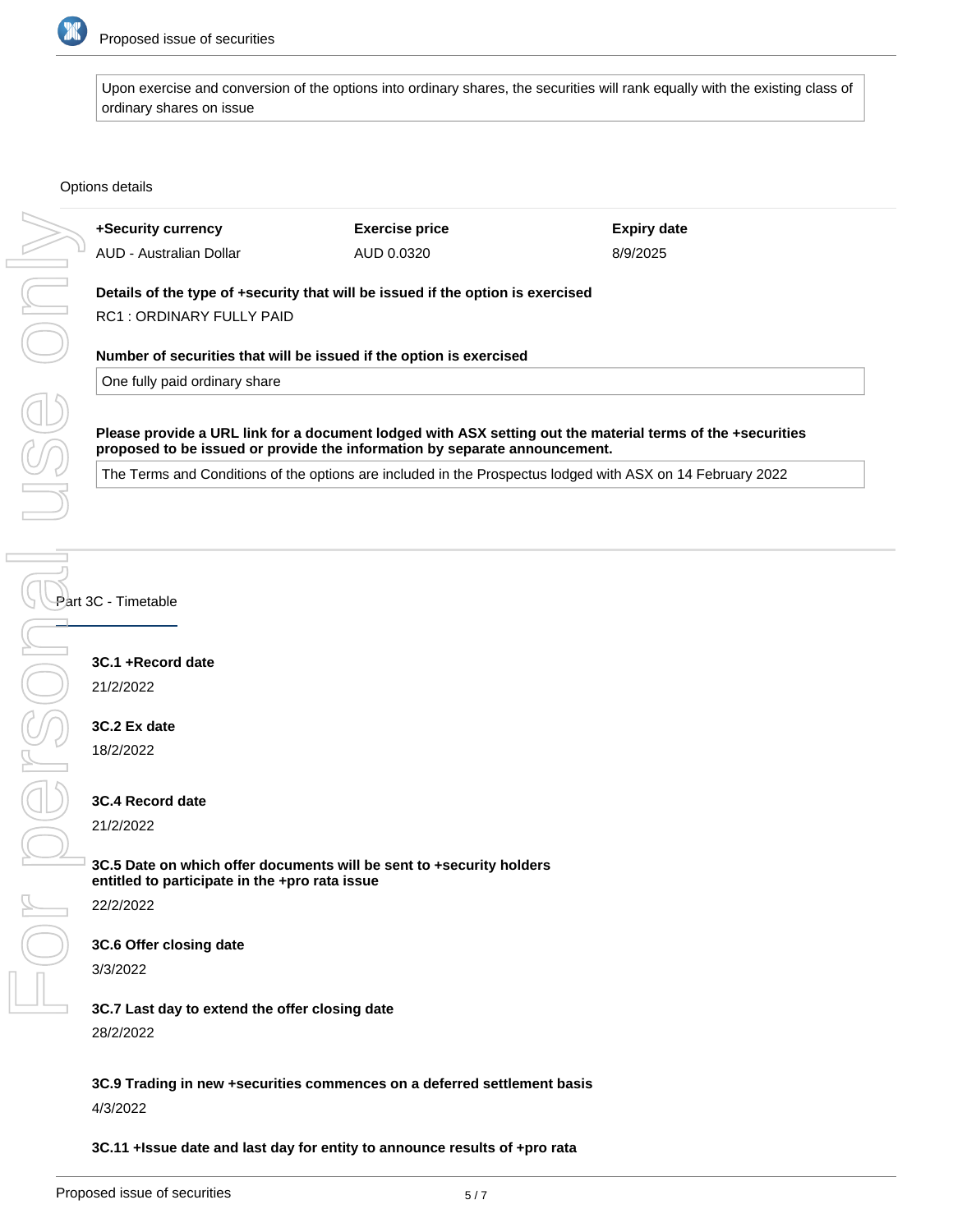

**NSONGIL** 

#### **issue**

8/3/2022

#### **3C.12 Date trading starts on a normal T+2 basis**

9/3/2022

11/3/2022

Part 3E - Fees and expenses For personal use QnM

#### **3E.1 Will there be a lead manager or broker to the proposed offer?** Yes

**3E.1a Who is the lead manager/broker?**

Xcel Capital Pty Ltd

#### **3E.1b What fee, commission or other consideration is payable to them for acting as lead manager/broker?**

6% commission on funds raised under the option issue. 20,000,000 listed options (\$0.032; 42 month term) with a payment of \$0.001 per option.

#### **3E.2 Is the proposed offer to be underwritten?** No

**3E.3 Will brokers who lodge acceptances or renunciations on behalf of eligible +security holders be paid a handling fee or commission?** No

**3E.4 Details of any other material fees or costs to be incurred by the entity in connection with the proposed offer**

Part 3F - Further Information

**3F.1 The purpose(s) for which the entity intends to use the cash raised by the proposed issue**

Funds to be used for expenses of the offer and working capital.

**3F.2 Will holdings on different registers or subregisters be aggregated for the purposes of determining entitlements to the issue?** No

**3F.3 Will the entity be changing its dividend/distribution policy if the proposed issue is successful?**